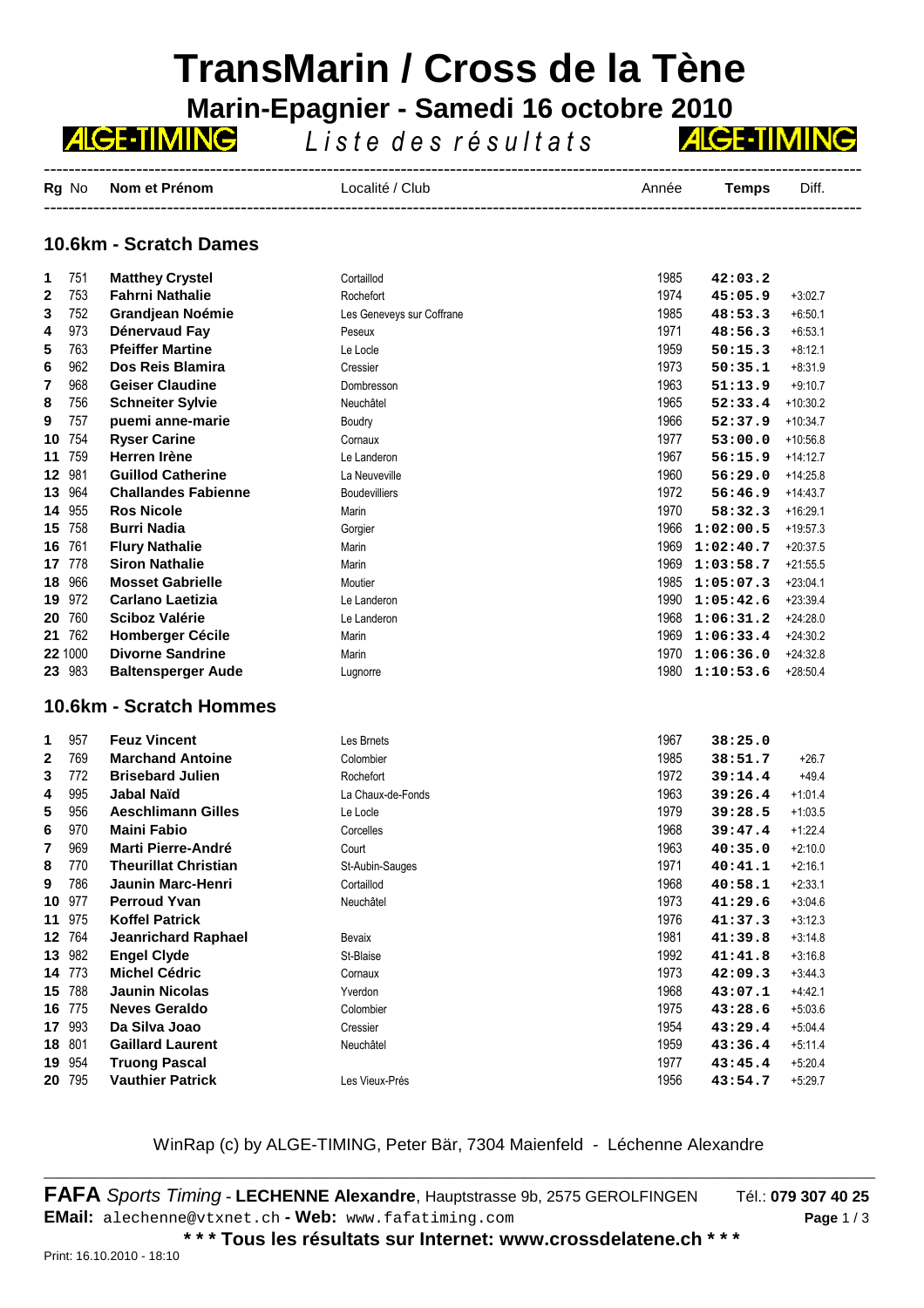| Rg No Nom et Prénom | Localité / Club | Année | Temps | Diff. |
|---------------------|-----------------|-------|-------|-------|
|                     |                 |       |       |       |

### **10.6km - Scratch Hommes**

| 21 | 976    | <b>Barbezat Roland</b>             |                     | 1968 | 44:42.9   | $+6:17.9$  |
|----|--------|------------------------------------|---------------------|------|-----------|------------|
|    | 22 796 | Kull Hansjörg                      | Cornaux             | 1957 | 44:47.6   | $+6.22.6$  |
| 23 | 807    | <b>Furrer Serge</b>                | Bevaix              | 1949 | 45:05.2   | $+6.40.2$  |
| 24 | 986    | <b>Decorvert Michel</b>            | Areuse              | 1960 | 45:10.2   | $+6.45.2$  |
| 25 | 987    | <b>Gonçalves Jaime</b>             | Colombier           | 1964 | 45:30.2   | $+7:05.2$  |
| 26 | 776    | <b>Billieux Vincent</b>            | Neuchâtel           | 1977 | 45:59.9   | $+7.34.9$  |
| 27 | 992    | <b>Isler David</b>                 | Les Bayards         | 1990 | 46:36.5   | $+8.11.5$  |
| 28 | 996    | <b>Austinat Volker</b>             | Cressier            | 1967 | 46:47.0   | $+8.22.0$  |
| 29 | 790    | <b>Morard Gérard</b>               | Neuchâtel           | 1951 | 46:57.4   | $+8.32.4$  |
| 30 | 768    | <b>Guillet Valentin</b>            | La Chaux-de-Fonds   | 1985 | 47:01.4   | $+8.36.4$  |
| 31 | 771    | <b>Smania Fabrice</b>              | Cormondrèche        | 1972 | 47:12.1   | $+8.47.1$  |
| 32 | 766    | <b>Struchen Julien</b>             | Le Landeron         | 1983 | 47:12.7   | $+8.47.7$  |
| 33 | 978    | <b>Klaye Romain</b>                |                     | 1977 | 47:19.4   | $+8.54.4$  |
|    | 34 777 | <b>Descourvieres Jean Baptiste</b> | Saint Blaise        | 1977 | 47:31.2   | $+9.06.2$  |
| 35 | 959    | Kobel Jérome                       | Neuchâtel           | 1975 | 47:41.2   | $+9.16.2$  |
| 36 | 990    | <b>Russo Antonio</b>               | Marin               | 1967 | 47:44.0   | $+9.19.0$  |
| 37 | 960    | <b>Maître Thierry</b>              | Vicques             | 1973 | 47:46.7   | $+9.21.7$  |
| 38 | 971    | <b>Robert Claude</b>               | Peseux              | 1963 | 49:00.5   | $+10.35.5$ |
| 39 | 774    | <b>Amez-droz Pierre-yves</b>       | Fontainemelon       | 1974 | 49:12.9   | $+10.47.9$ |
|    | 40 974 | <b>Schaller Armin</b>              | Neuchâtel           | 1939 | 49:40.4   | $+111154$  |
| 41 | 997    | <b>Mamie Richard</b>               |                     | 1960 | 49:46.9   | $+11.21.9$ |
|    | 42 797 | <b>Richoz Philippe</b>             | Marin               | 1957 | 50:30.1   | $+12:05.1$ |
| 43 | 984    | <b>Baltensperger Alain</b>         | Avenches            | 1951 | 50:32.0   | $+12.07.0$ |
| 44 | 980    | <b>Bruchez Christophe</b>          | Bevaix              | 1975 | 50:33.8   | $+12.08.8$ |
| 45 | 803    | <b>Juncker Jean-Louis</b>          | Boudry              | 1944 | 50:50.8   | $+12.25.8$ |
|    | 46 792 | Di Paola Fernando                  | Saint Blaise        | 1954 | 51:15.9   | $+12.50.9$ |
| 47 | 965    | Papis Alfredo                      | Cornaux             | 1966 | 51:46.8   | $+13.21.8$ |
| 48 | 991    | <b>Berly Alain</b>                 | Le Locle            | 1954 | 52:01.6   | $+13.36.6$ |
| 49 | 988    | <b>Burnier Alexis</b>              | Colombier           | 1970 | 52:02.0   | $+13.37.0$ |
| 50 | 799    | Da Silva Fonseca José-Luis         | Neuchâtel           | 1958 | 52:17.3   | $+13.52.3$ |
| 51 | 784    | <b>Oliveira Manuel</b>             | Neuchâtel           | 1965 | 52:19.0   | $+13.54.0$ |
| 52 | 782    | Wiederkehr Beat                    | Konolfingen         | 1964 | 52:31.4   | $+14.06.4$ |
| 53 | 779    | Galerne René                       | Saint-Blaise        | 1961 | 54:10.8   | $+15.45.8$ |
| 54 | 806    | <b>Jeanneret Daniel</b>            | Neuchâtel           | 1949 | 54:14.7   | $+15.49.7$ |
| 55 | 787    | <b>Rapin laurent</b>               | Le Landeron         | 1968 | 54:43.5   | $+16.18.5$ |
| 56 | 780    | <b>Mathieu Thierry</b>             | Le Locle            | 1963 | 54:48.7   | $+16.23.7$ |
| 57 | 985    | <b>Benoit Roland</b>               | Dombresson          | 1974 | 54:59.0   | $+16.34.0$ |
| 58 | 805    | <b>Lauber Denis</b>                | La Chaux-de-Fonds   | 1946 | 55:05.8   | $+16.40.8$ |
|    | 59 781 | <b>Burgos Alex</b>                 | Saint-Aubin         | 1963 | 55:48.7   | $+17:23.7$ |
|    | 60 783 | <b>Herren Stéphane</b>             | Le Landeron         | 1965 | 56:15.9   | $+17:50.9$ |
|    | 61 802 | <b>Barfuss Denis</b>               | La Chaux-de-Fonds   | 1960 | 56:37.9   | $+18:12.9$ |
|    | 62 994 | <b>Benoit Edouard</b>              | Les Ponts-de-Martel | 1944 | 57:03.4   | $+18.38.4$ |
| 63 | 989    | Pegorari Stefano                   | Le Landeron         | 1945 | 57:13.7   | $+18.48.7$ |
|    | 64 798 | <b>Bédert Jean-Luc</b>             | Le Locle            | 1958 | 58:01.4   | $+19.364$  |
|    | 65 967 | <b>Marchand Jimmy</b>              | Villeret            | 1939 | 58:52.6   | $+20:27.6$ |
|    | 66 791 | <b>Gnaegi Hubert</b>               | Corcelles           | 1954 | 59:44.7   | $+21.19.7$ |
|    | 67 963 | Wunderlin Jürg                     | Marin               | 1960 | 1:00:22.3 | $+21.57.3$ |
|    | 68 793 | <b>Nussbaum André</b>              | Cortaillod          | 1955 | 1:01:10.9 | $+22.45.9$ |
|    | 69 804 | <b>Barbezat Eric</b>               | Rochefort           | 1946 | 1:01:29.6 | $+23.04.6$ |
|    | 70 958 | <b>Mourot Christian</b>            | Neuchâtel           | 1961 | 1:01:31.4 | $+23.06.4$ |
|    | 71 979 | <b>Christen Jean-Daniel</b>        | Marin               | 1951 | 1:04:53.6 | $+26:28.6$ |

## WinRap (c) by ALGE-TIMING, Peter Bär, 7304 Maienfeld - Léchenne Alexandre \_\_\_\_\_\_\_\_\_\_\_\_\_\_\_\_\_\_\_\_\_\_\_\_\_\_\_\_\_\_\_\_\_\_\_\_\_\_\_\_\_\_\_\_\_\_\_\_\_\_\_\_\_\_\_\_\_\_\_\_\_\_\_\_\_\_\_\_\_\_\_\_\_\_\_\_\_\_\_\_\_\_\_\_\_\_\_\_\_\_\_\_\_\_\_\_\_

**FAFA** Sports Timing **- LECHENNE Alexandre**, Hauptstrasse 9b, 2575 GEROLFINGEN Tél.: **079 307 40 25 EMail:** alechenne@vtxnet.ch **- Web:** www.fafatiming.com **Page** 2 / 3

**\* \* \* Tous les résultats sur Internet: www.crossdelatene.ch \* \* \***